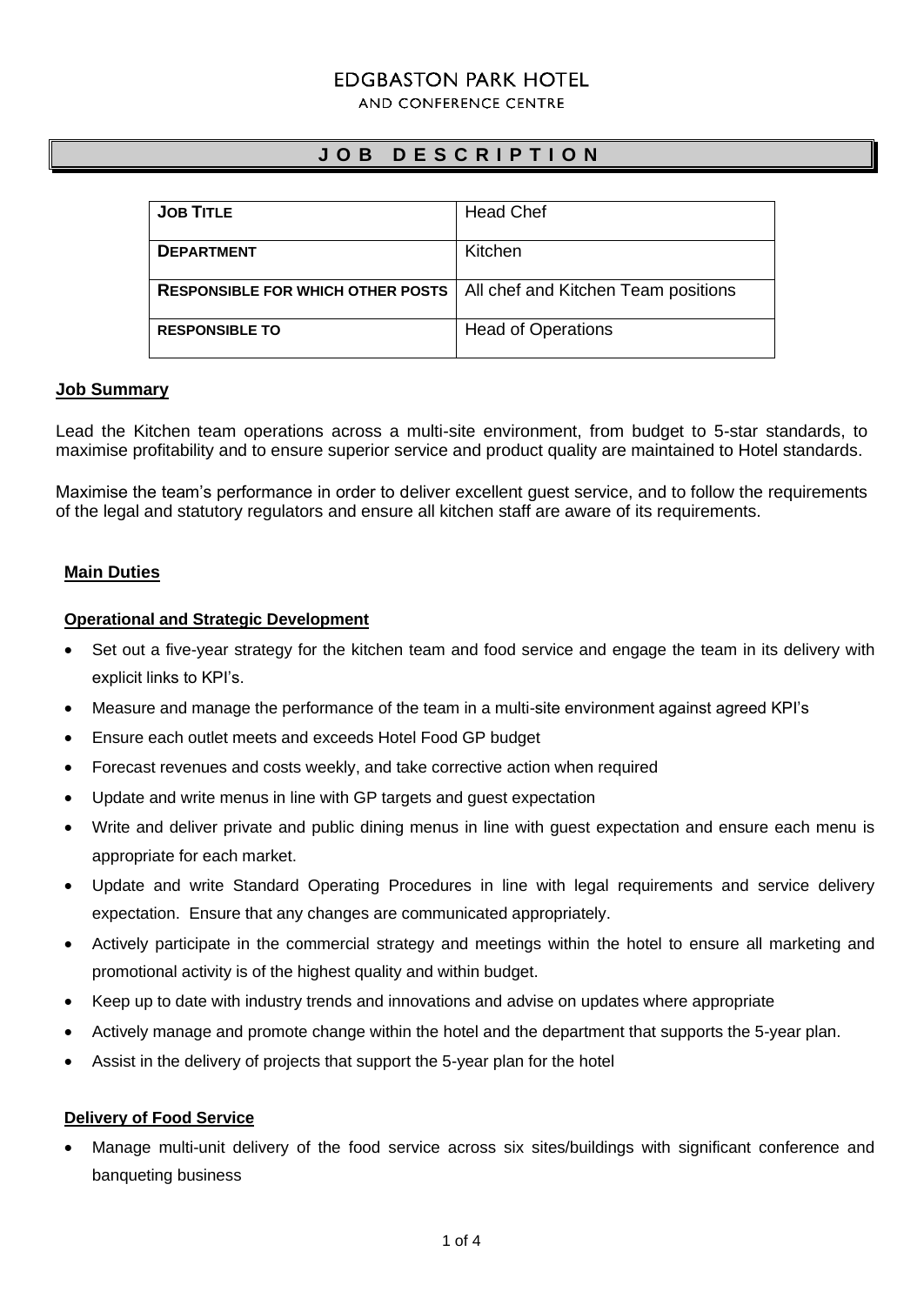- Through the management of the kitchen team, prepare quality food for service and to a quantity that is appropriate to sales levels.
- Monitor & control stock levels daily, weekly and monthly ensuring there are no shortfalls or over ordering
- Control wastage and record / report all wastage in accordance with agreed procedures
- Through the management and supervision of the kitchen team, ensure that: -
- only nominated suppliers are used and petty cash purchases are minimum to zero
- all invoices are sent to accounts after being processed
- Staff Food Policy is followed with no unauthorized food leaving the kitchen
- all dishes are produced to specification with no over portioning
- all stock is secure and no loss of stock
- stock rotation is followed and all store rooms/fridges and freezers are in order and clean
- food quality targets are met as measured through guest satisfaction
- all recipes and preparation requirements are met
- temperature, seasoning and flavours are to specification
- all food is presented for service in a timely manner and in correct sequence
- Ensure that the storage, preparation and delivery of food meets hotel and statutory health and safety requirements
- Deal with any customer returned food, resolving and responding to customer feedback in a professional and timely manner
- Ensure the kitchen team have a safe and secure environment to work in.
- Co-ordinate with reservations and conference teams to ensure that menus and special requests are handled appropriately.

# **Hotel Standards**

- As measured through the monthly audit, deliver the company kitchen standards as identified on the compliance centre checks
- Ensure that all sub-standard food is returned with the appropriate paperwork and the supplier contacted, escalating supplier issues to senior managers where required.
- Ensure that all deliveries are signed and checked
- Ensure all payroll, invoicing and other associated financial tasks are completed in line with hotel requirements and expectation.
- Ensure all kitchen equipment is maintained and cleaned to hotel guidelines
- Implement and ensure the Hotel food HACCP file and Food Policy is met at all times this includes the training of all kitchen staff
- Comply & implement all Health and Safety and Food Hygiene requirements
- Ensure temperature records and food labelling are maintained and up to date
- Ensure the kitchen is clean and hygienic, making sure cleaning rotas are adhered to and records kept
- Ensure all food is served to specification
- Ensure the kitchen uniform and personal hygiene requirements are adhered to
- Ensure the kitchen runs smoothly on a daily basis & is adequately stocked with all necessary goods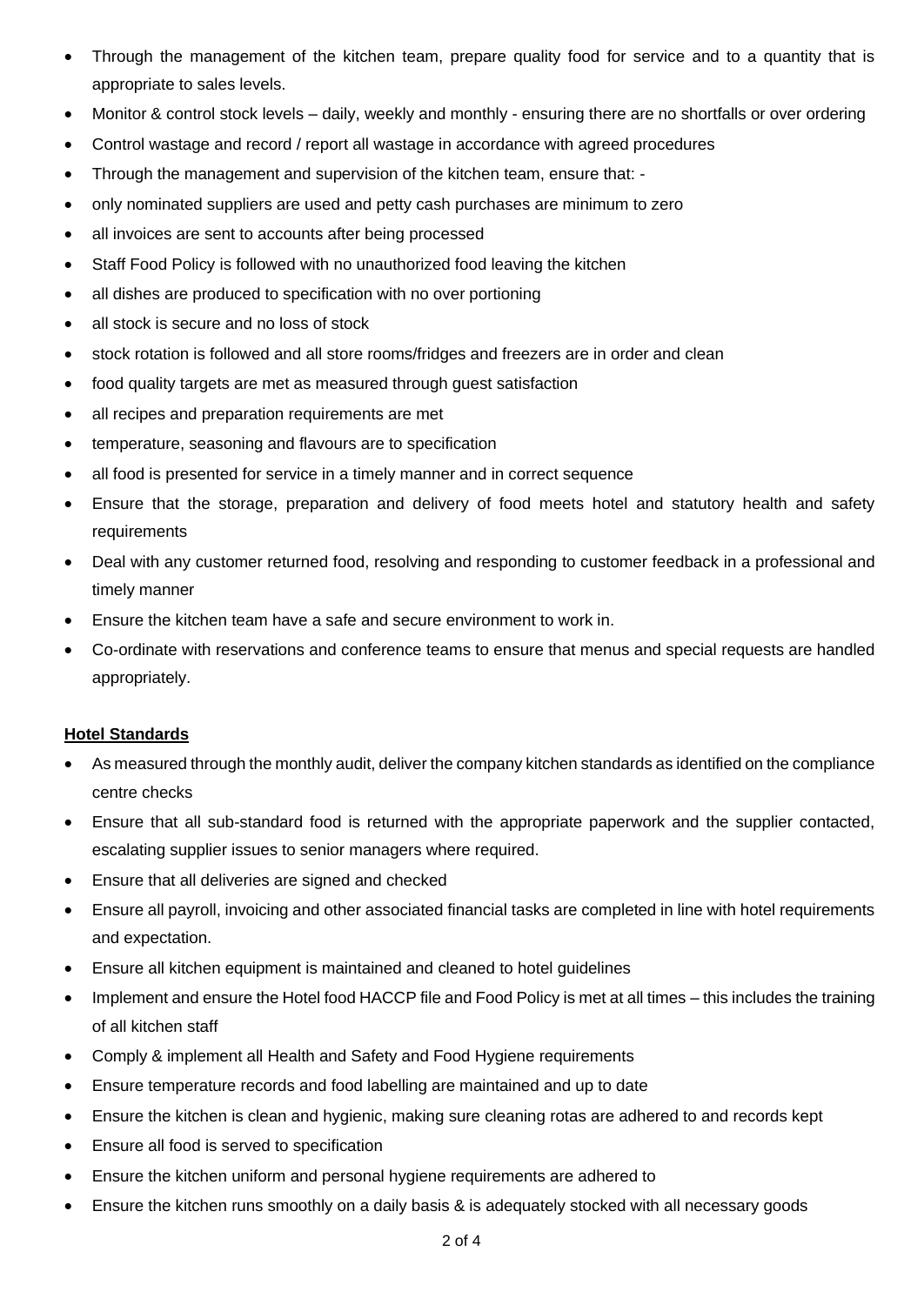- Promote a positive perception of the company at all times both internally & externally
- Conduct safety audits and ensure recommendations are acted upon.
- Follow the hotels financial policies in all transactions, ensuring that suppliers are selected and paid strictly within these rules.

# **People Skills**

- Ensure that all kitchen staff, across every site, are trained on dish specification and how to achieve food margins
- Ensure that all legal and statutory training is completed with the entire kitchen team and ensure compliance across every site.
- Identify recruitment needs with the Head of People, the CEO and Head of Operations and agree action plan in a timely manner
- Responsible for the recruitment and training of kitchen team members in line with Hotel and statutory requirements
- Identify training needs over the course of the 5-year plan and action accordingly
- Recruit a team that meet & exceed customer service standards
- Identify training needs and deliver training to drive sales and profits
- Deal with day to day personnel queries
- Conduct coaching and training in accordance with the 5-year plan and keep appropriate records
- Assist in the Performance review all kitchen staff on an ongoing basis
- Manage and control absence of the kitchen team in line with hotel policy

# **Leadership**

- Lead by example, setting the pace and standards through impeccable personal standards of appearance, conduct and attendance
- Inspire and motivate the team to achieve food to specification and therefore achieve sales and profits
- Work the busiest 3 shifts of the week unless otherwise agreed with the Head of Operations
- Train and develop the team to deliver food to the highest specifications.
- Praise and recognise good performance
- Deal with poor performance through the company procedure
- Communicate a vision of success which the team want to be part of

# **General Requirements**

- Build and maintain effective working relationships across the Hotel.
- Present a professional image of the Hotel to guests.
- Respond professionally and pro-actively to any guest queries.
- Actively support and demonstrate the Hotel culture and values.
- Adhere to all Hotel policies, procedures and processes.
- Comply with statutory requirements regarding the workplace such as employment law, health and safety, hygiene, fire prevention, GDPR etc.
- Act with integrity and in the interests of the Hotel at all times.